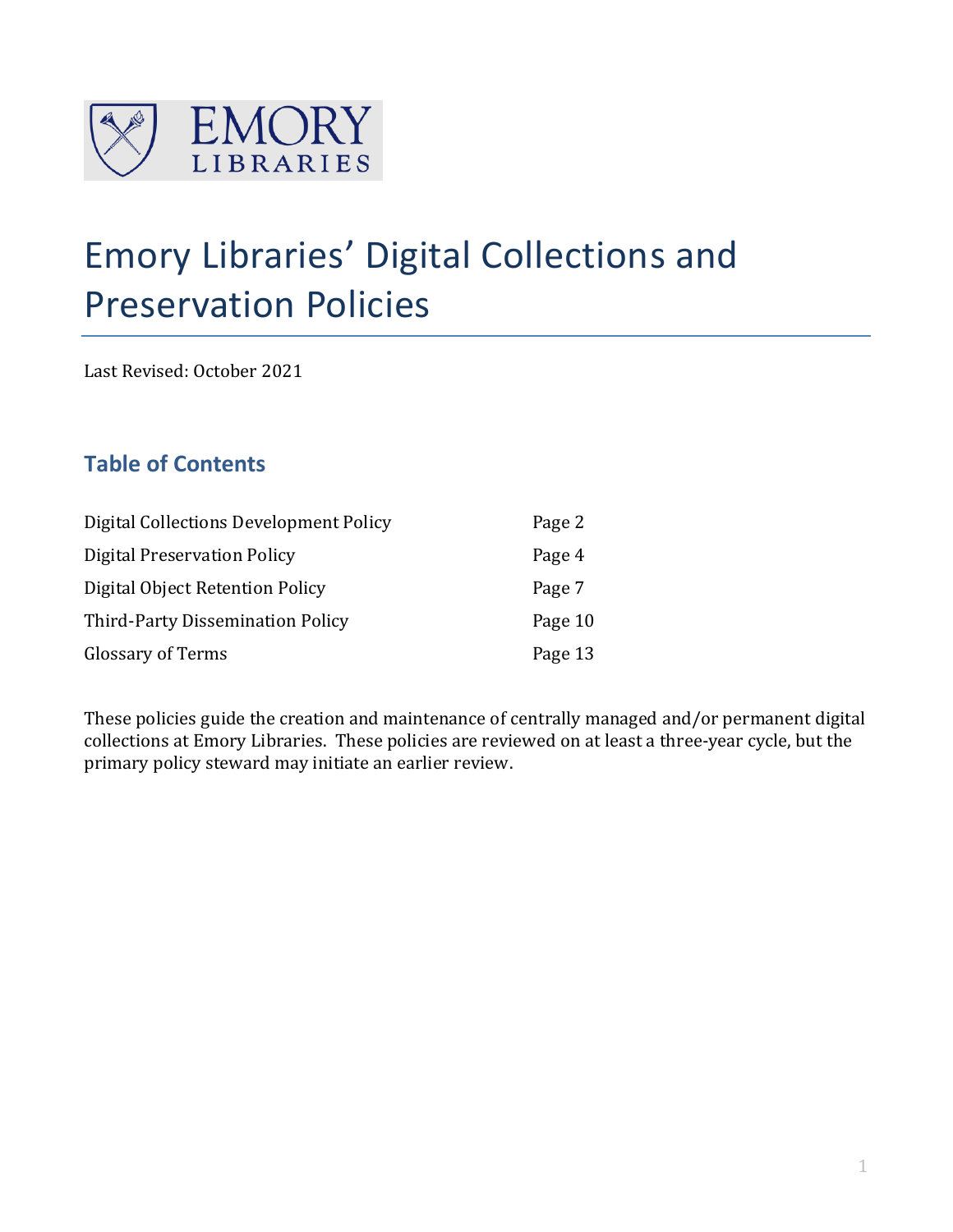# Digital Collections Development Policy

**Document Status:** Final

**Prepared by:** Chris Palazzolo, Emily Porter, Kathryn Michaelis, Lisa Macklin, Katherine Fisher **Reviewed by:** LTDS Leadership, Collections Steering Committee **Approved by:** Library Cabinet **Date Approved:** November 4, 2021 **Revision Cycle:** 3 years **Last reviewed:** October 2021 **Next Revision:** September 2024 **Primary Policy Steward:** Head of Collections

### **Purpose**

**Emory Libraries'** digital collection and preservation efforts are designed to ensure long-term access to an increasing volume of digital materials that have intellectual significance and longterm value, and to deliver **digital collections** in an environment that allows for ease of searching, browsing, retrieval, and reuse. The Digital Collections Development Policy parallels and aligns with Emory Libraries' other collection development policies and practices, which support teaching, learning, and research needs of faculty, students, and staff.

Currently, digital content is stored and managed in a number of locations, as part of' a larger ecosystem of preservation services. This policy statement describes what streams of content are appropriate specifically for deposit into Emory's centrally funded and managed preservation repository, Emory Digital Collections. Individual licensed electronic materials are not under the purview of this policy. Individual libraries across campus are responsible for determining what content, physical or digital, is in scope for selecting and acquiring based on subject relevance and archival value. The Collections Steering Committee (CSC) and its subcommittees, in tandem with digital preservation program staff, inform and facilitate the collection development and collection management practices for Emory Digital Collections. The Operations and Management Team will provide guidance, as needed, on considerations of long-term storage costs that may affect scale or scope of building digital collections.

## **Principles for Building Digital Collections at Emory**

Emory Libraries' digital collections will:

- Support the curriculum, research, and teaching missions of the university
- Enhance and widen access and use, both nationally and internationally, of Emory's rare and unique collections

## **Selection of Materials for Ingest into Emory Digital Collections**

Selection is based on traditional collection development principles including authority, originality, curricular and research relevance, timeliness, breadth and/or depth of coverage, demand, and support of Emory's distinctive collections.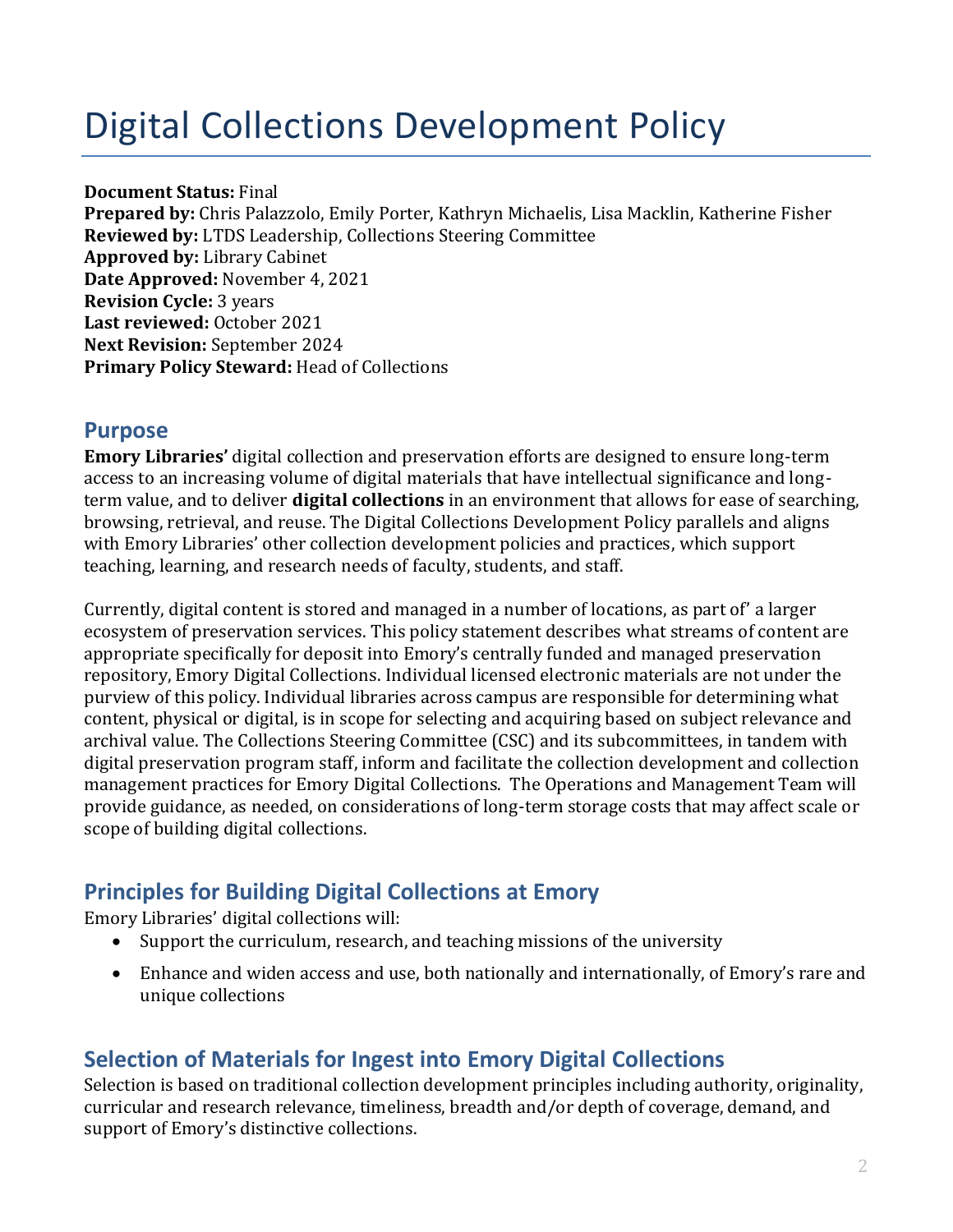Proposed materials for inclusion in Emory Digital Collections will be evaluated for broad and enduring value. Added value components to be considered include:

- suitability for online presentation;
- intellectual control (metadata);
- improvement of resource sharing;
- advancement of collaboration;
- enhancement of access;
- intrinsic research value; and
- rarity or uniqueness of assets/content.

Emory Libraries considers the following criteria to identify materials for ingest into Emory Digital Collections for purposes of long-term access. More specific guidance on preservation characteristics is reflected in the *Digital Preservation Policy***.** In order for Emory Libraries to consider ingesting digital collections into Emory Digital Collections for long-term access, digital collections should:

- Have a plan for dissemination that includes the potential for either making the material widely accessible, either now or in the future, or providing restricted access to rare, at-risk materials not otherwise available;
- Be unique or have significant research value or mitigate inherent risks for materials in analog formats. This might encompass intellectual content, carrier/format, or digital enhancements. This potentially includes preservation copies of rare, fragile, or unique collections for long-term access or data analysis, and materials that are at risk of being lost due to an obsolete media or file format;
- Meet our ethical obligations and align with existing collection policies and standards, including Emory's Open Access Policy and donor agreements;
- Abide by relevant legal statutes governing preservation and distribution of these materials, including U.S. Copyright Law;
- Meet the guidelines for descriptive metadata outlined in the Core Metadata Standards.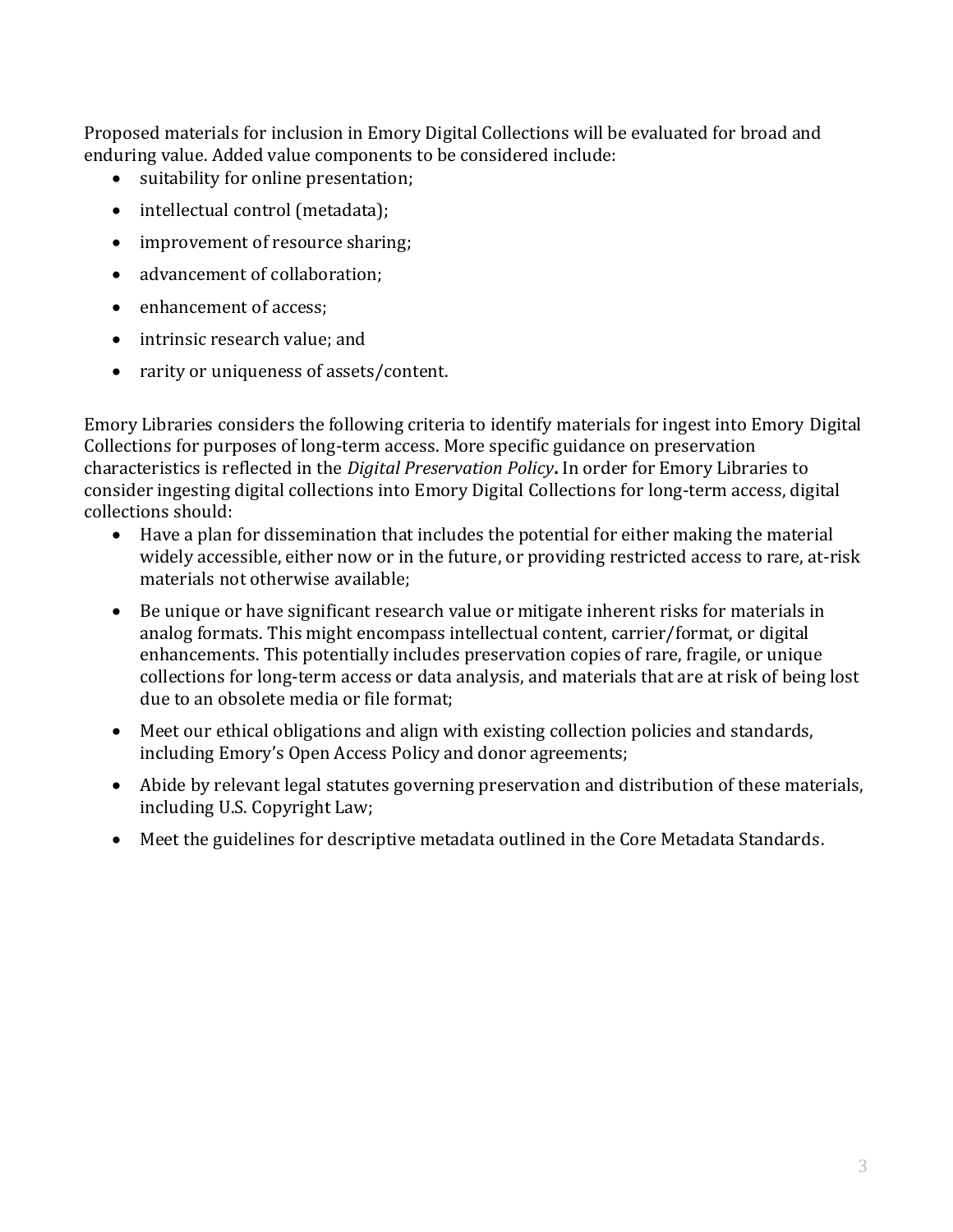# Digital Preservation Policy

**Document Status:** Final

**Prepared by:** Chris Palazzolo, Emily Porter, Kathryn Michaelis, Lisa Macklin, Katherine Fisher **Reviewed by:** LTDS Leadership, Collections Steering Committee **Approved by:** Library Cabinet **Date Approved:** November 4, 2021 **Revision Cycle:** 3 years **Last reviewed:** October 2021 **Next Revision:** September 2024 **Primary Policy Steward:** Digital Preservation Program Manager

## **Purpose**

Emory's Digital Preservation Policy outlines the purpose and scope of Emory Libraries' digital preservation program as well as general principles to which Emory Libraries will adhere in order to ensure long-term access to its digital collections. This policy is an integral part of the Libraries' comprehensive digital preservation program. This work is done in support of Emory University's mission "to create, preserve, teach, and apply knowledge in the service of humanity."

## **Mandate**

Emory Libraries recognizes that its digital collections are an integral part of its overall holdings, and acknowledges the necessity of preserving those digital collections in a way that is scalable, programmatic, in alignment with established digital preservation best practices, and mindful of the financial resources and labor that have been invested in the creation and acquisition of these digital collections. Specifically, Emory Libraries commits to preserving its digital collections to support the following objectives:

- Scholarship and teaching: Emory Libraries commits to preserving and providing access to its digitized and born-digital assets to support instruction, research, and scholarship.
- Legal obligations: Emory Libraries honors commitments made to preservation and ongoing access of digital assets as part of agreements such as deeds of gift and sale, donor agreements, contracts with external partners, and other legally binding agreements.
- Institutional records: Emory Libraries enables the preservation of electronic Emory University records designated as permanent in [retention schedules](https://records.emory.edu/retention-schedules/) and identified by the University Archives as having continuing and enduring value (see [Policy 5.21, Records](https://policies.emory.edu/5.21)  [Management\)](https://policies.emory.edu/5.21).

## **Scope**

Emory's digital preservation program is responsible for securing, providing the means to preserve, and ensuring long-term access to Emory's **permanent digital collections**. Digital collections suitable for long-term preservation include those in Emory Digital Collections as well as those held in other systems that make up the Emory Libraries' **preservation ecosystem**.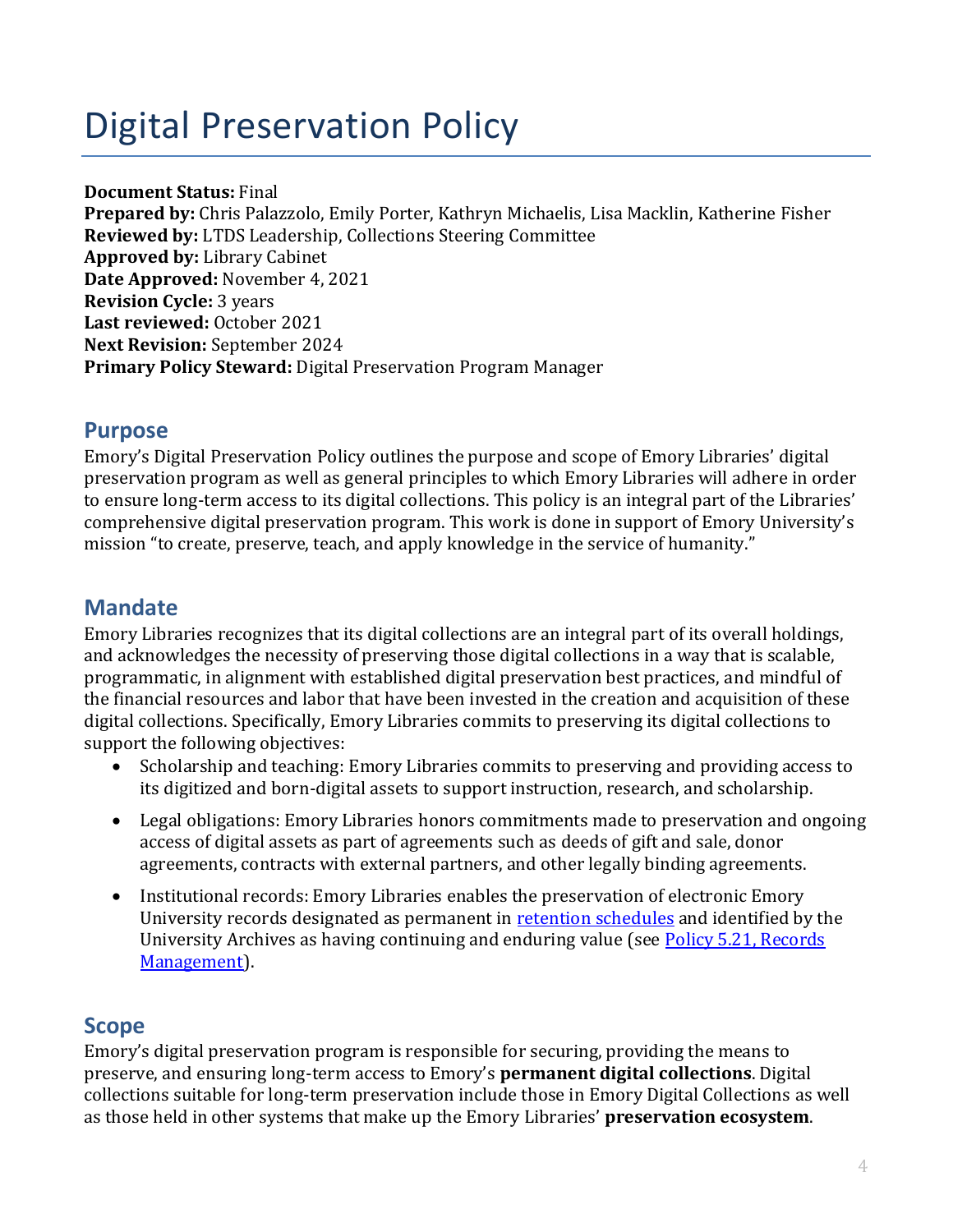Permanent digital collections are those that have been designated by the Emory Libraries as appropriate for long-term preservation, and can include content from the following categories:

- Digitized versions of physical assets held by the Emory Libraries
- Born-digital material acquired as part of (or entire) archival or special collections
- Digitized or born-digital non-custodial content that the Emory Libraries have committed to stewarding through memorandums of understanding or similar agreements
- Electronic theses and dissertations
- Emory faculty research materials submitted to Emory Libraries' open access research repository

## **Principles**

Emory Libraries commits to adhering to the following principles that guide our long-term preservation of digital collections:

- We will strive to follow guidelines and implement standards that are agreed upon by the digital preservation community.
- We will maintain a secure environment for the long-term preservation of digital content.
- We will capture and preserve these required essential characteristics of digital content necessary for long-term use.
	- o All of the content-bearing files that make up a **digital object**, including supplemental materials
	- o Information about the relationships between the content files that make up a digital object
	- o **Representation information** that makes the object interpretable to humans and machines
	- o At a minimum, the descriptive metadata specified in the adopted and Library Cabinet-approved Core Metadata [Guidelines](http://metadata.emory.edu/guidelines/descriptive/core-metadata.html)
	- o The copyright, license, and access status of digital objects and/or collections
	- o Information about the **chain of custody** of digital objects and/or collections
	- o **Fixity** information about digital objects, which is captured regularly and monitored over time

Compliance with these principles is necessary for the Emory Libraries digital preservation program to ensure long term preservation and access. Failure to meet the principles outlined here may result in an inability to ingest a digital object into a preservation system or guarantee the digital object's functionality is preserved.

## **Roles and Responsibilities**

The roles of key participants in Emory Libraries' digital preservation program include: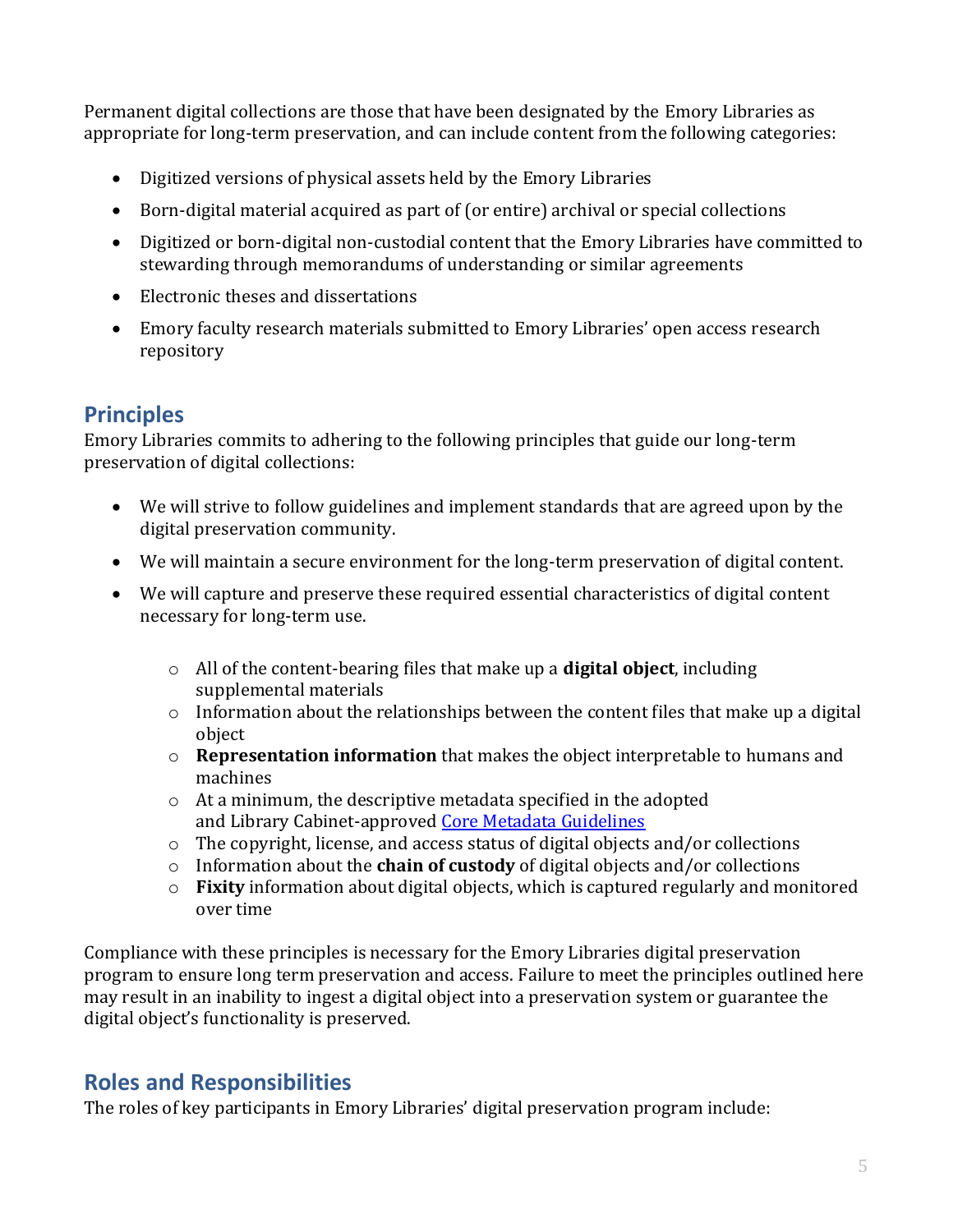- Administrators: leaders at the library and division levels responsible for providing material support and advocacy for digital preservation
- Digital content managers: individuals tasked with making and implementing decisions about the management and preservation of digital collections content
- Digital collections stakeholders: archivists, curators, content stewards and others who manage the collecting areas to which digital collections belong. Responsible for selecting collections for digitization and preservation and providing the necessary information to support preservation and access for those collections.
- Technology support providers: Libraries and university staff who develop and support the software applications and hardware used for digital preservation purposes and monitor technical best practices in the field
- Technology leadership: The Libraries' technology leadership sets the technology strategy for digital preservation, ensures it is financially resourced, has adequate staffing, and works with stakeholders to identify future directions for its use.

## **Third-Party Preservation Services**

In some cases, digital content in permanent digital collections owned or stewarded by Emory Libraries may be determined to be preserved by a third-party service to supplement our local capacity and preservation services. The proposal to join or contribute to third-party preservation services should be made by LTDS leadership in a Decision Document or Business Case and approved by the Vice Provost for Libraries and Museum.

### **Criteria for choosing preservation services**

On behalf of Emory Libraries, the Digital Preservation Program Manager, in consultation with other stakeholders as appropriate, will evaluate a third party's capacity to provide preservation for digital objects. General considerations for choosing a third-party service or vendor include:

- **Transparency:** The third-party service provider should offer transparency and disclosure of the policies and strategies it uses for preservation.
- **Business model:** The third-party service provider should exhibit economic sustainability and viability, transparency in business operations and costs, and provide a clearly defined service level agreement and/or terms of service.
- **Standards:** The third-party service provider should align with industry standards.
- **Ownership/Stewardship of Content:** The third-party service should allow Emory Libraries to retain and retrieve preservation copies of submitted digital content, and enable Emory to version, delete, or decommission submitted digital content per the *Digital Object Retention Policy*.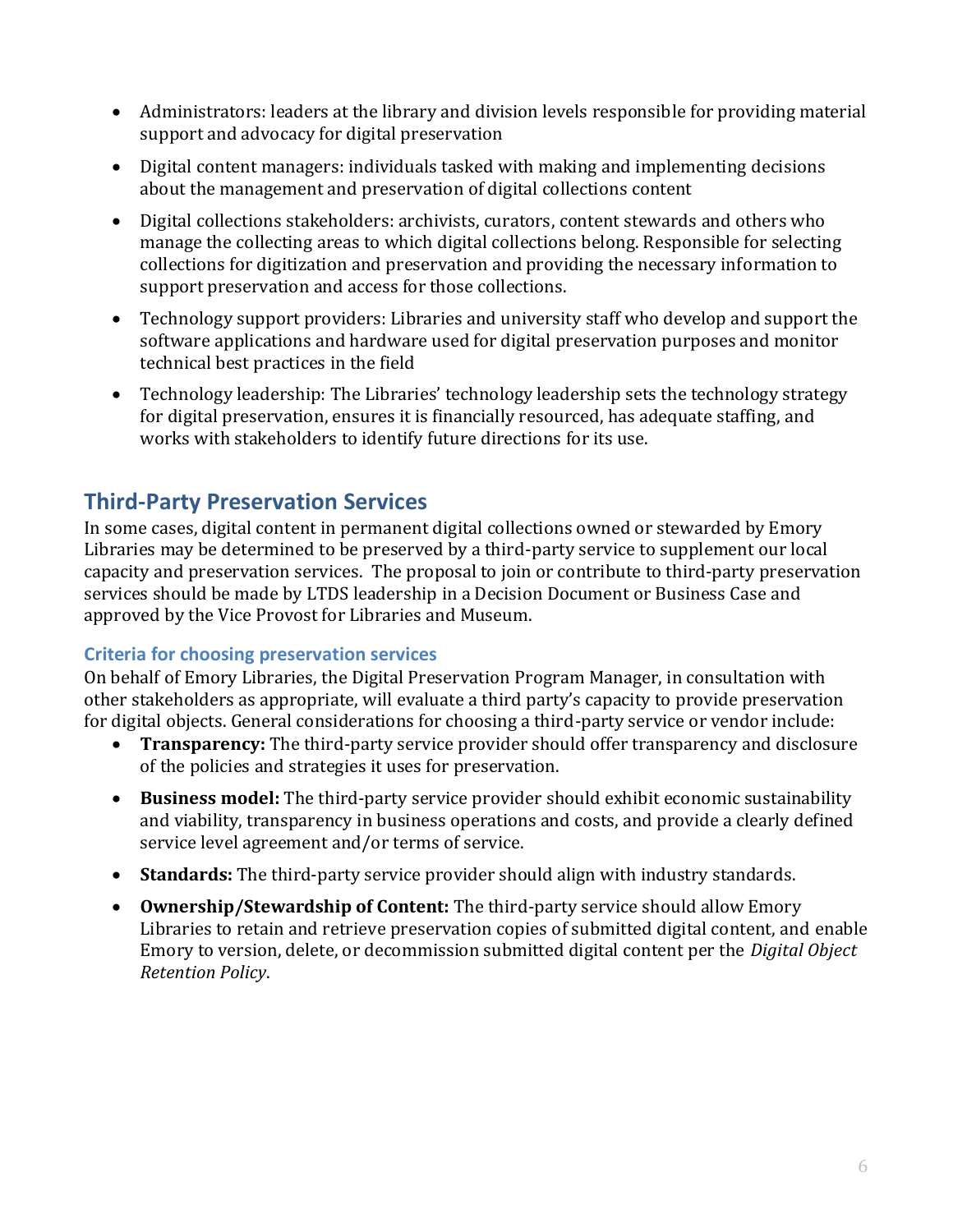# Digital Object Retention Policy

#### **Document Status:** Final

**Prepared by:** Chris Palazzolo, Emily Porter, Kathryn Michaelis, Lisa Macklin, Katherine Fisher **Reviewed by:** LTDS Leadership, Collections Steering Committee **Approved by:** Library Cabinet **Date Approved:** November 4, 2021 **Revision Cycle:** 3 years **Last reviewed:** October 2021 **Next Revision:** September 2024 **Primary Policy Stewards:** Digital Repository and Digital Preservation Program Managers

### **Purpose**

Emory's Digital Object Retention Policy outlines situations in which Emory Libraries must remove or update digital objects in Emory Libraries centrally managed preservation services as part of normal business operations and as Emory Libraries' missions and collecting areas change with time. The purpose of the Digital Object Retention Policy is to identify under which circumstances a **fully ingested** digital object from a permanent digital collection may be versioned, deleted, or decommissioned from the Emory Digital Collections repository or Emory Libraries' centrally managed preservation services. Additional policy and procedure regarding take-downs of digital objects in Emory preservation repositories is outlined in the Emory Libraries' *[Digital Collections](https://libraries.emory.edu/about/policies/digital-collections-copyright-and-content-policy.html)  [Copyright and Content Policy](https://libraries.emory.edu/about/policies/digital-collections-copyright-and-content-policy.html)*. Items disseminated to third-party services for the purpose of discovery and/or preservation should also comply with the requirements outlined in this policy.

#### **Defining Retention**

All digital objects preserved in the Emory Digital Collections repository and additional Emory Libraries centrally managed preservation services are intended to be retained permanently. Emory's preservation services will not be used as a temporary storage facility for digital objects nor as a temporary access platform.

Digital objects are not always considered fully ingested at the time of initial deposit, but only after any required post-deposit processing of the digital object has been completed, at which point it is considered ingested. In some cases, human or system errors may result in the creation of digital objects that are accidental duplicates or are not fully complete, or that require further approval workflows to complete ingest: these in-process objects are excluded from the scope of this policy.

# **Versioning**

#### **Defining Versioning**

Versioning is the act of updating or editing a digital object that has been fully ingested into the Emory Digital Collections repository or an additional Emory Libraries' centrally-managed preservation service. Where feasible, previous versions of the digital object should be retained for administrative and preservation purposes, but only the most recent version of the digital object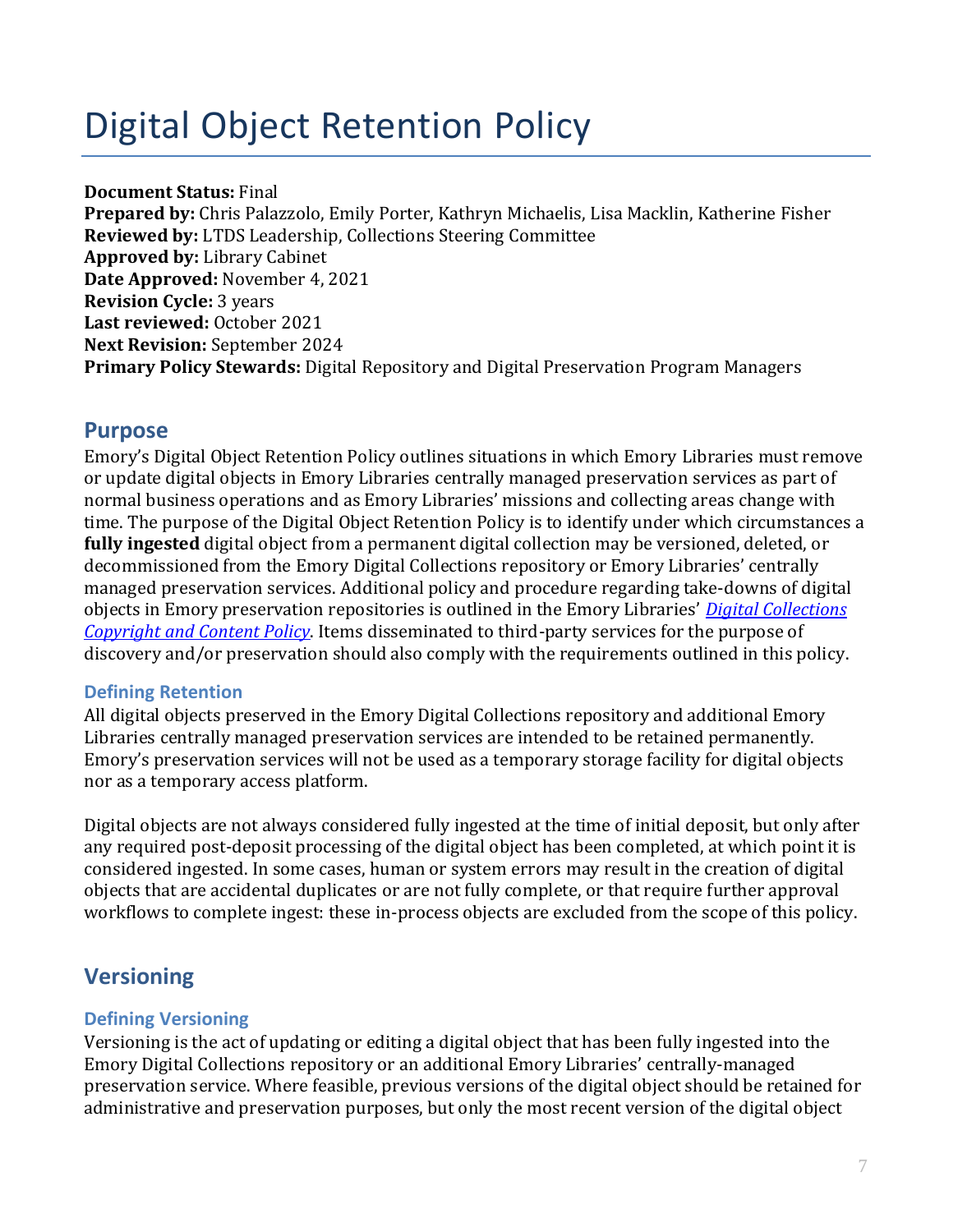will be accessible to users. When this capability is not available, administrative metadata should be recorded to indicate that modifications to an object have occurred.

#### **Principles of Versioning**

A new version should be created when digital objects' essential preservation characteristics are modified. These characteristics are defined in the *Digital Preservation Policy* and are listed below for convenience:

- The intellectual content of the object.
- The descriptive metadata associated with the object.
- The copyright and/or license status of the object.
- The chain of custody of the object.
- The object's representation.
- Fixity for the object.

Versioning of a digital object should only be performed by a designated digital content steward, an authorized depositor, or a repository administrator. Fully ingested objects, because they are considered final, should be only formally versioned in response to significant preservation or access events. When feasible, the reasons for versioning the object should be recorded within the metadata of the digital object itself.

## **Decommissioning**

### **Defining Decommissioning**

Decommissioning is the act of removing a fully ingested, discoverable digital object from the Emory Digital Collections repository or an additional Emory Libraries centrally managed preservation service for which access has been granted to end users (e.g. the public or the Emory community). Decommissioning assumes the digital object's essential preservation characteristics will remain within the designated repository, but the content and metadata will no longer be accessible to end users.

### **Principles of Decommissioning**

Decommissioning can only be considered for digital objects that meet one or more of the following criteria:

- The content in the digital object no longer aligns with its overarching collection strategy; or
- The digital object is unnecessarily duplicated; or
- The digital object no longer retains its integrity, identity, or authenticity; or
- The holding library has withdrawn the physical analog of the digital surrogate; or
- The right to distribute the digital object becomes unclear or unknown.

Before any digital object is recommended for decommissioning, reasonable efforts shall be made to ascertain that Emory Libraries has the right and responsibility to decommission the object.

#### **Decommissioning Procedures**

A designated digital content steward or repository administrator may recommend decommissioning a digital object if, in their best judgment, one or more criteria for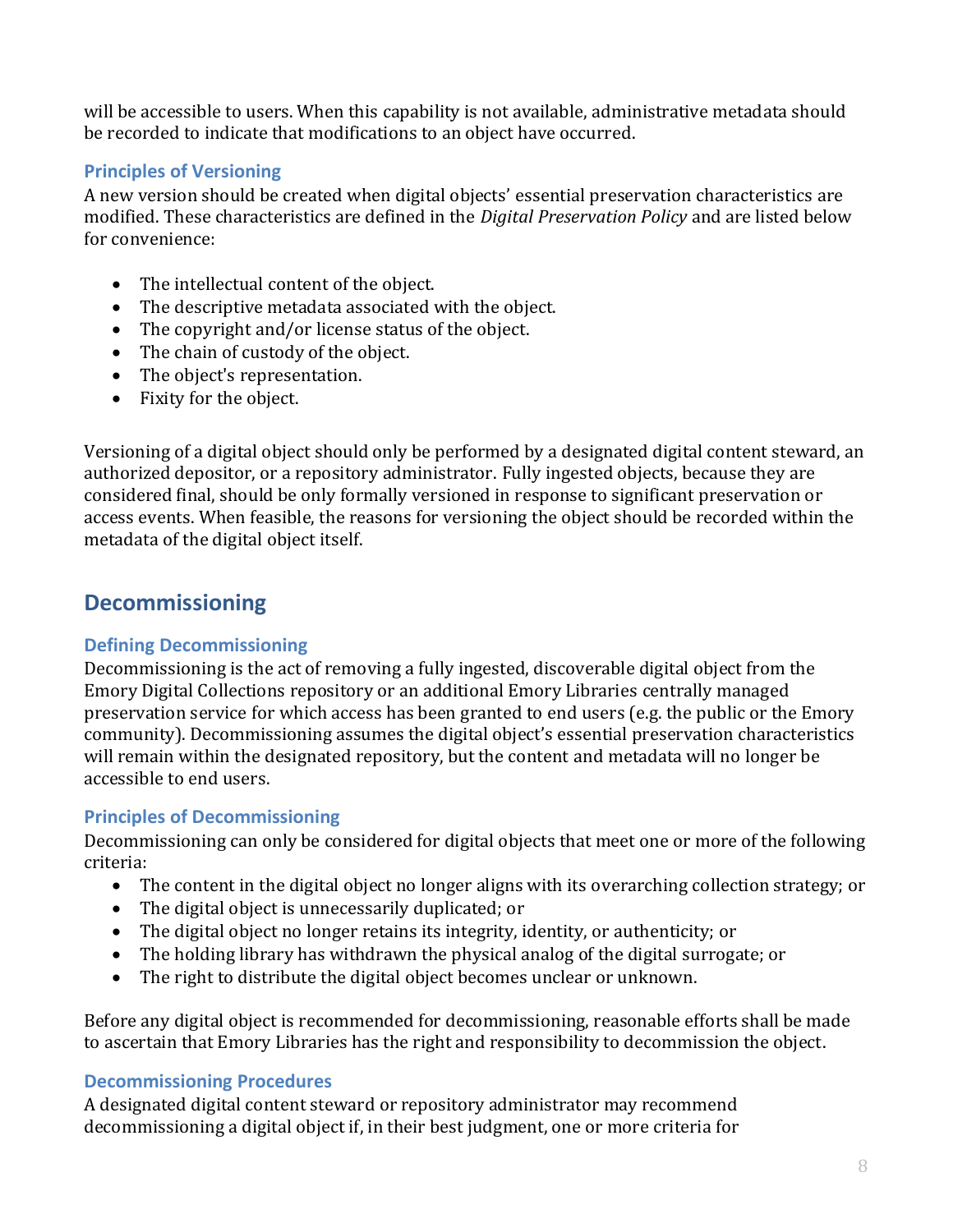decommissioning has been met. The recommendation must be made in writing to Emory's Collections Steering Committee. Such recommendations will specify the source and/or provenance of the digital object and the reason for decommissioning. Collections Steering Committee approval is required for actual decommissioning, and all decisions will be recorded in a decision document. For recommendations to delete an object or other special circumstances, the Collections Steering Committee will refer a decision document to the Vice Provost for Libraries and Museum for final approval.

Once the object has been decommissioned from Emory Digital Collections, a **tombstone page** indicating the object is not available will be displayed in its place. To avoid administrative or system conflicts, the object's persistent identifier is retained and will not be re-used. The circumstances for decommissioning should be recorded as part of the preservation metadata for the now-dark digital object. Ideally, any Emory centrally managed preservation service with an end user interface should also follow these processes.

## **Deletion**

#### **Defining Deletion**

Deletion is the act of removing the essential preservation characteristics of a digital object from Emory Digital Collections or an Emory Libraries' centrally-managed preservation service, including its intellectual content files. Deleting a digital object means that the digital object will no longer be maintained, preserved, or stored in Emory Digital Collections or an Emory Libraries' centrally-managed preservation service.

#### **Principles of Deletion**

Deletion can only occur for digital objects that meet one or more of the following criteria:

- Emory Libraries agrees to delete a digital object because its rightful copyright owner has issued a demand to do so or Emory received an order from a court of competent jurisdiction; or
- Emory Libraries determines that the deletion of the digital object is in the best interest of Emory Libraries; or
- Emory Libraries determines that another entity is the rightful owner of the digital object.

Before any digital object is recommended for deletion, reasonable efforts shall be made to ascertain that Emory Libraries has the right and responsibility to delete the object.

#### **Deletion Procedures**

Deletion may only be performed by designated repository administrators. Once the object has been deleted from Emory Digital Collections, a tombstone page indicating the object is no longer available may, if appropriate, be displayed in its place. While the intellectual content files will be deleted, descriptive and administrative metadata, including a record of the circumstances for deletion, should be retained for repository administrators. The object's persistent identifier will also be retained and not be re-used. Ideally, these procedures should also apply to digital content within other Emory centrally managed preservation services.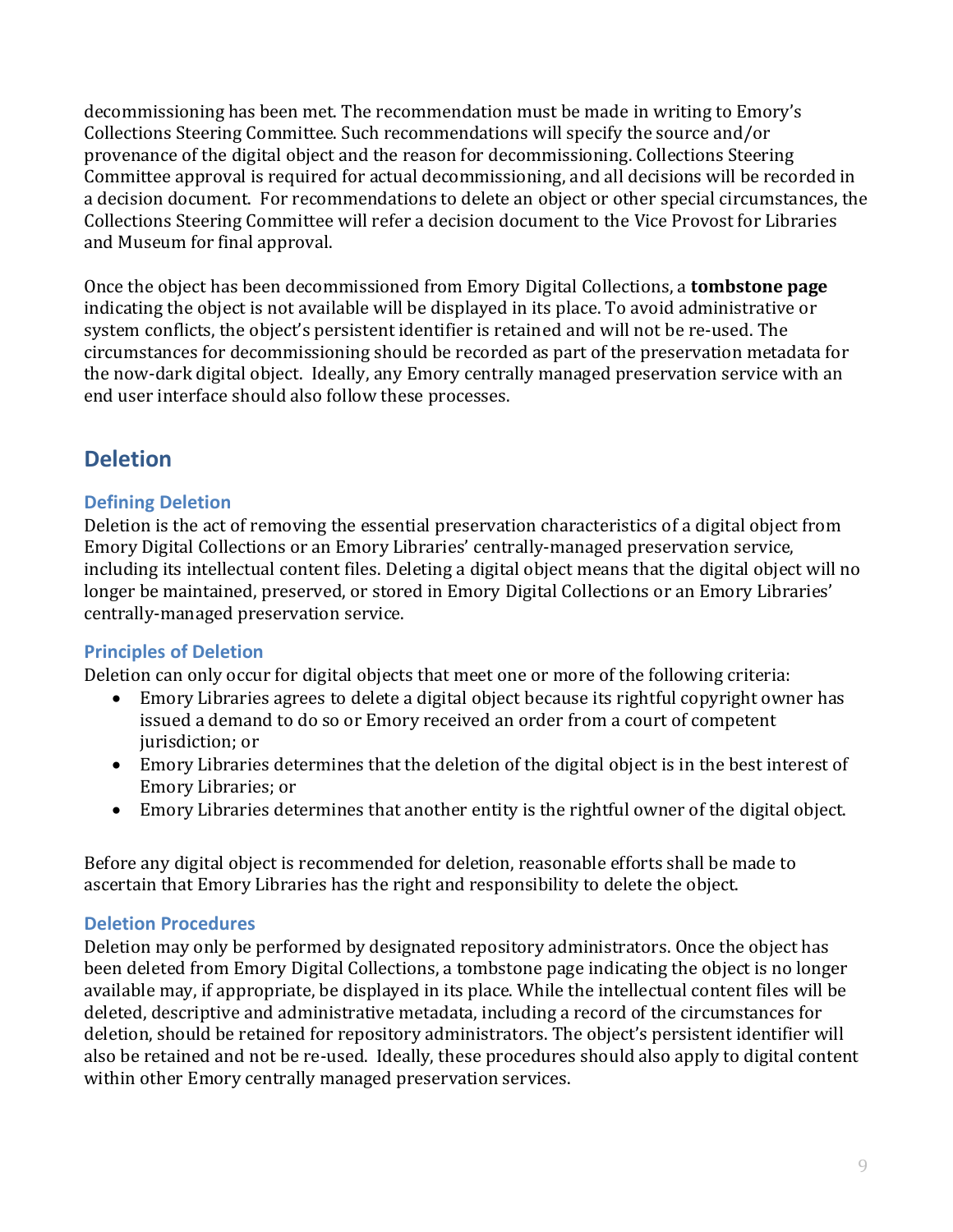# Third-Party Dissemination Policy

**Document Status:** Final **Prepared by:** Chris Palazzolo, Emily Porter, Kathryn Michaelis, Lisa Macklin, Katherine Fisher **Reviewed by:** LTDS Leadership, Collections Steering Committee **Approved by:** Library Cabinet **Date Approved:** November 4, 2021 **Revision Cycle:** 3 years **Last reviewed:** October 2021 **Next Revision:** September 2024 **Primary Policy Stewards:** Head of Collections and Digital Repository Program Manager

## **Purpose and Scope**

In order to expand access to and discoverability of Emory University's digital collections, digital content may be shared with third-party access services. This policy outlines considerations for making digital objects and/or components of a digital object available to third-party services. Although Emory Libraries may disseminate stewarded content to third parties for access, Emory University will continue to own and/or steward its digital collections.

Only digital content locally owned or stewarded by Emory Libraries is governed by this policy. This policy does not address which components of a digital object are disseminated to third-party services; this may be determined by the service itself.

The proposal to join or contribute to third-party services should be made in consultation with the LTDS leadership and Scholarly Communications (if content protected by copyright is included) and reviewed by the Collections Steering Committee (CSC). A Decision Document, and if necessary, a Business Case, should be submitted to the Vice Provost for Libraries and Museum and Libraries Cabinet for approval. Failure to seek approval may result in the Emory Libraries' being unable to comply with the requirements of the third-party service, or a granting agency, if applicable.

## **Dissemination for Access**

Recognizing that users may desire multiple channels for accessing Emory University's digital collections, it is recommended that digital collections be as widely shared and discoverable as possible. Digital content in the public domain, or to which Emory University holds copyright, may be shared with appropriate third-party services. Digital content still protected by copyright, or with an unknown copyright status, will be reviewed for risk assessment by Scholarly Communications as part of the approval process for sharing with appropriate third-party services. Preservation copies of all disseminated digital collections will be maintained in Emory Digital Collections or an Emory Libraries' centrally-managed preservation service.

Emory Libraries will share metadata and/or digital content with third-party repositories and portals to further expose relevant Emory University digital content. Any requirements from grant or collaborative efforts for distribution of Emory University's collections should be vetted using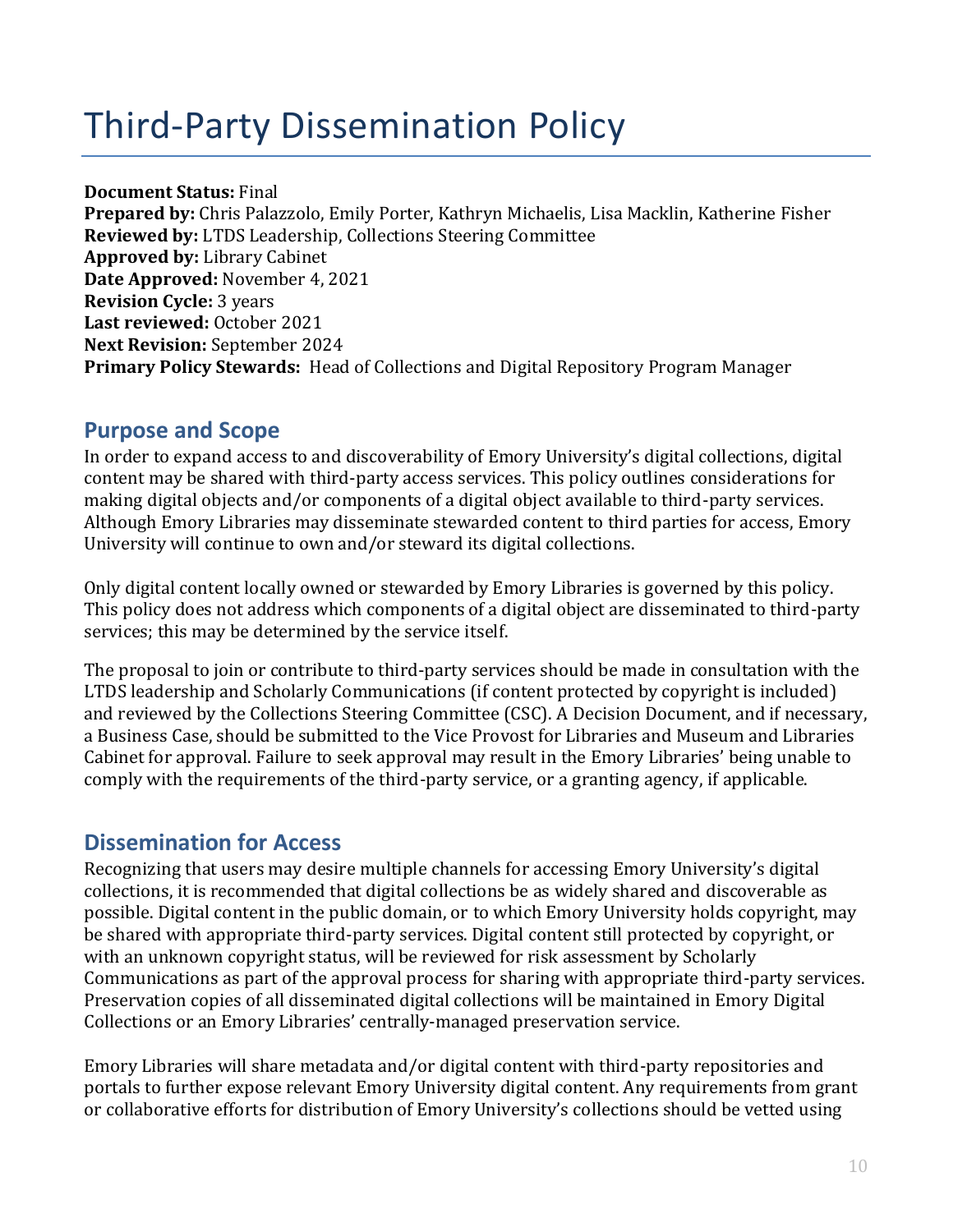the criteria below by the Collections Steering Committee in consultation with LTDS leadership prior to submitting for approval.

## **Criteria for Choosing Dissemination Services**

The following general criteria are used to determine whether Emory University's digital content should be provided to a third-party dissemination service.

- **Open Access:** The third-party service should not put digital content behind a pay wall or be commercialized.
- **Facility of Ingest:** The third-party service's method of ingest for digital content should be documented and content should be easily transferred from Emory Libraries.
- **Recognition of Emory:** The third-party service should allow for identification of Emory University as the contributor of the digital content to highlight its contribution to the greater corpus, potentially leading researchers to explore Emory University's unique digital collections more deeply; digital content should be able to be grouped as Emory collections.
- **Accessibility:** The third-party service should demonstrate a commitment to and compliance with current accessibility standards, such as WCAG.
- **Ownership and Maintenance of Content:** The third-party service should allow Emory Libraries to retain preservation copies of submitted digital content and also enable Emory to version, delete, or decommission submitted digital content per the *Digital Object Retention Policy*.
- **Protection of Patron Privacy:** The third-party service should not require personally identifiable information to use the digital content and should only report user activity at an aggregate level.
- **Search Capability and Functionality:** The third-party service should provide search and discovery tools that allow users to locate and manage their searches and the digital content.
- **Variety of file formats:** The third-party services should support the ability to export a variety of file formats for users to access and download digital content.
- **Availability of content:** The third-party service should make digital content available to a wider audience rather than restricted to institutional members.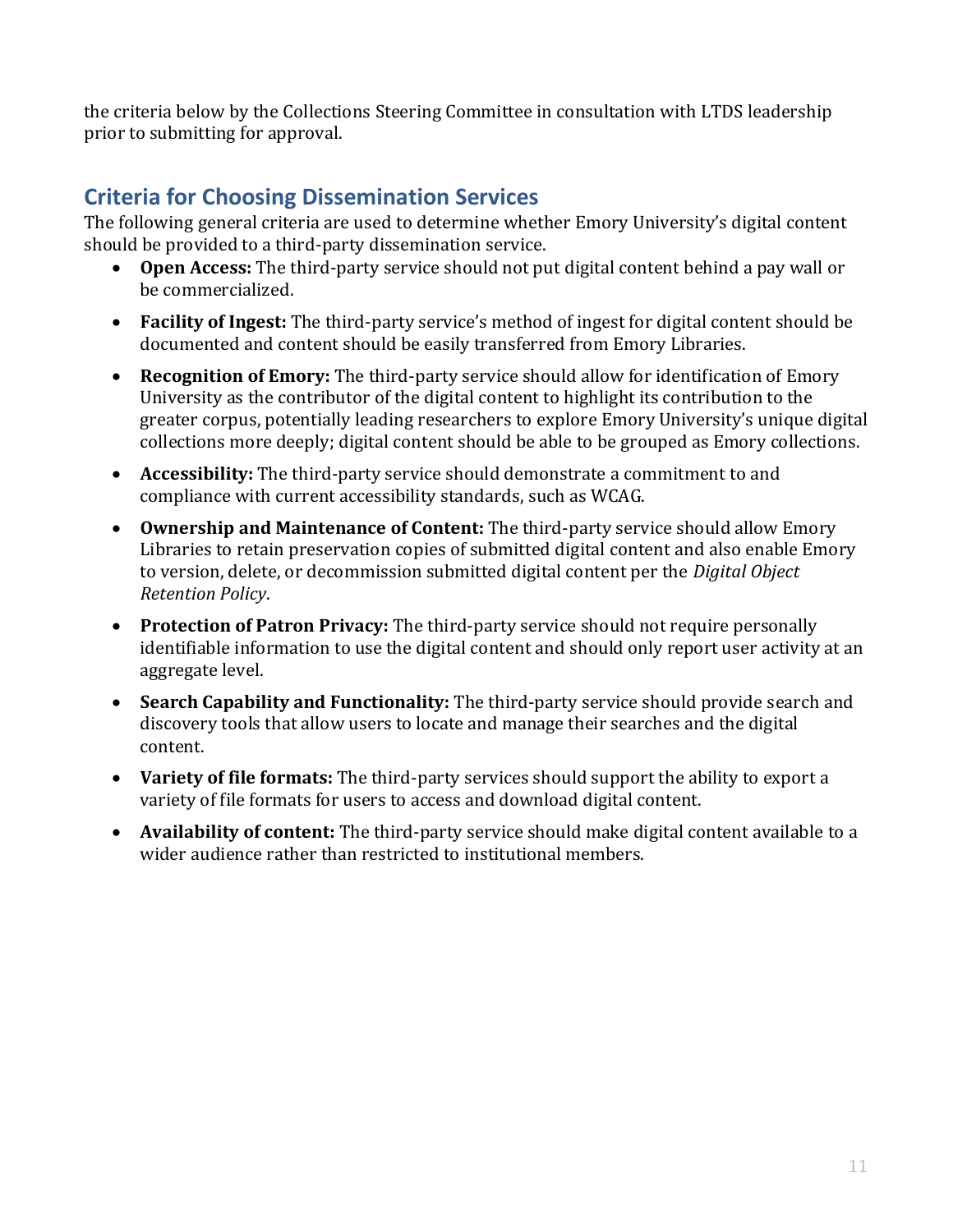# Glossary of Terms Used in this Policy

- **Chain of custody**: the sequence of individuals or organizations that have created, modified, or transferred materials throughout their lifecycle. Chain of custody can be recorded at the individual digital object level as well as at the collection level.
- **Dark object/dark archive:** an object or set of objects not intended to be accessed by endusers and only available to a select few staff. By contrast, the Emory Digital Collections repository is a "grey" archive in which some material may be restricted at the time of ingest, with the intent of making it accessible in the future.
- **Decommissioning**: the act of removing a fully ingested digital object from the Emory Digital Collections repository or an additional Emory Libraries-approved preservation system for which access has been granted to end users (e.g. the public or the Emory community)
- **Deposit:** initial submission of digital content prior to any processing for ingest into Emory Digital Collections.
- **Descriptive Metadata**: describes content for search and discovery contexts -- helps connect users to resources and provides important context about a resource once it is discovered. This type of metadata drives the ability to search, browse, sort, and filter information.
- **Digital Collection**: an aggregation of digital materials managed collectively and based on provenance, function, format, or subject. These include digital materials created by Emory University, unique born-digital materials collected and stewarded by Emory Libraries and published digital materials that require local hosting and rights management.
- **Digital Content Steward**: a designated individual who oversees different preservation activities on the part of an object or collection.
- **Digital Object:** an individual intellectual entity, comprised of metadata, content files, and may also contain supplemental files.
- **Emory Digital Collections**: the Emory Libraries' centrally funded and managed preservation repository, as implemented through the Digital Library Program. Also known as "Cor" and "DLP".
- **Emory Libraries**: the five Emory libraries (Woodruff, Pitts Theology Library, Woodruff Health Sciences Library, Oxford College Library, and the Macmillan Law Library).
- **Fixity**: the property of a digital file remaining unchanged over time. Fixity is commonly monitored through the periodic generation and verification of values called checksums.
- **Fully Ingested**: objects that have completed their initial deposit into Emory Digital Collections or another Emory Libraries centrally-managed preservation service, and any required post-deposit processing or quality assurance has also been performed on the digital object.